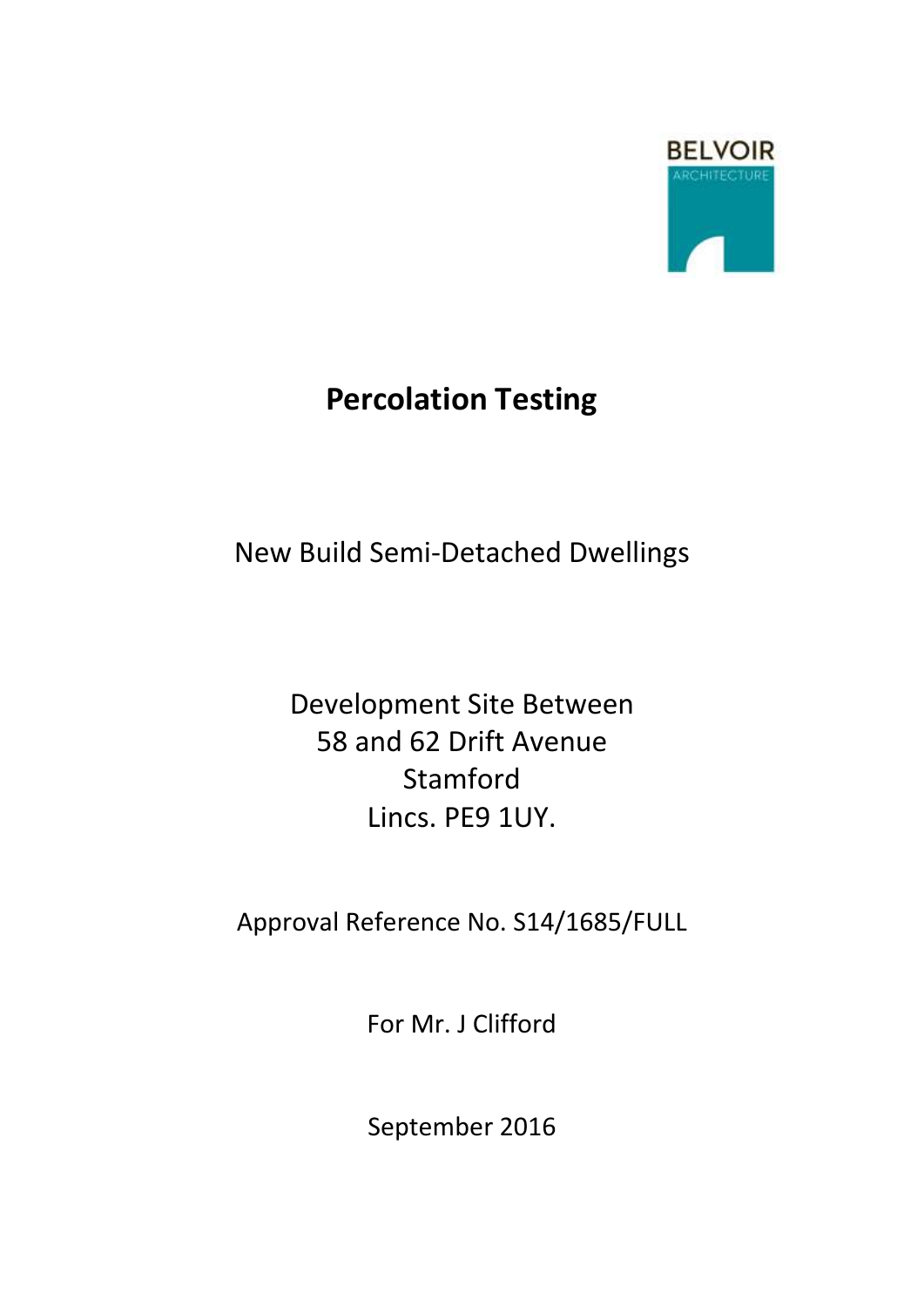## **1.0 Background**

A planning application was approved on Drift Avenue, Stamford for the construction of one pair of semi-detached dwellings on an infill site between two existing dwellings.

The Local Authority approval reference number is S14/1685/FULL, and the application was approved on the 5<sup>th</sup> August 2014.

As part of the Planning Authorities approval notice, there is a condition (number 6) regarding the surface water drainage design which requires discharging prior to the commencement of any construction works on site.

This document following the Building Regulations approved testing procedure to determine if the use of soakaways is permissible on this site.

#### **2.0 Percolation Test Procedure**

The applicant has researched the methodology for testing the suitability of the ground for using soakaways, and has adopted the methodology outlined in Approved Document Part H of the Building Regulations.

Within Approved Document H2, the methodology for testing ground conditions in explained within subsection 3, points 3.23 to 3.30.

A brief explanation of the test methodology is as follows:-

- Excavate a hole 300mm square to a depth of 300mm below proposed pipe invert level.
- Fill the 300mm square section of the hole to a depth of at least 300mm.
- Allow it to seep away over night.
- The following day refill test section with water to a depth of 300mm.
- Observe the time, in seconds, for the water to seep away from 75% full to 25% full (i.e. depth of 150mm).
- Divide this time by 150mm.
- The answer gives the average time in seconds (Vp) required for the water to drop 1mm.
- The average values of the Vp needs to be between 12-100 for drainage via soakaways to be suitable.

#### **3.0 Actual Site Tests**

One trial hole was dug on site in the exact location of the proposed soakaway.

The position of the soakaway is shown on drawing DA-02.

6 inch nails were positioned 75mm and 225mm above the bottom of the trial hole and the hole was then filled with water to a depth of 300mm. The time it took for the water to fall from the top nail to the bottom nail was recorded using a digital stop watch.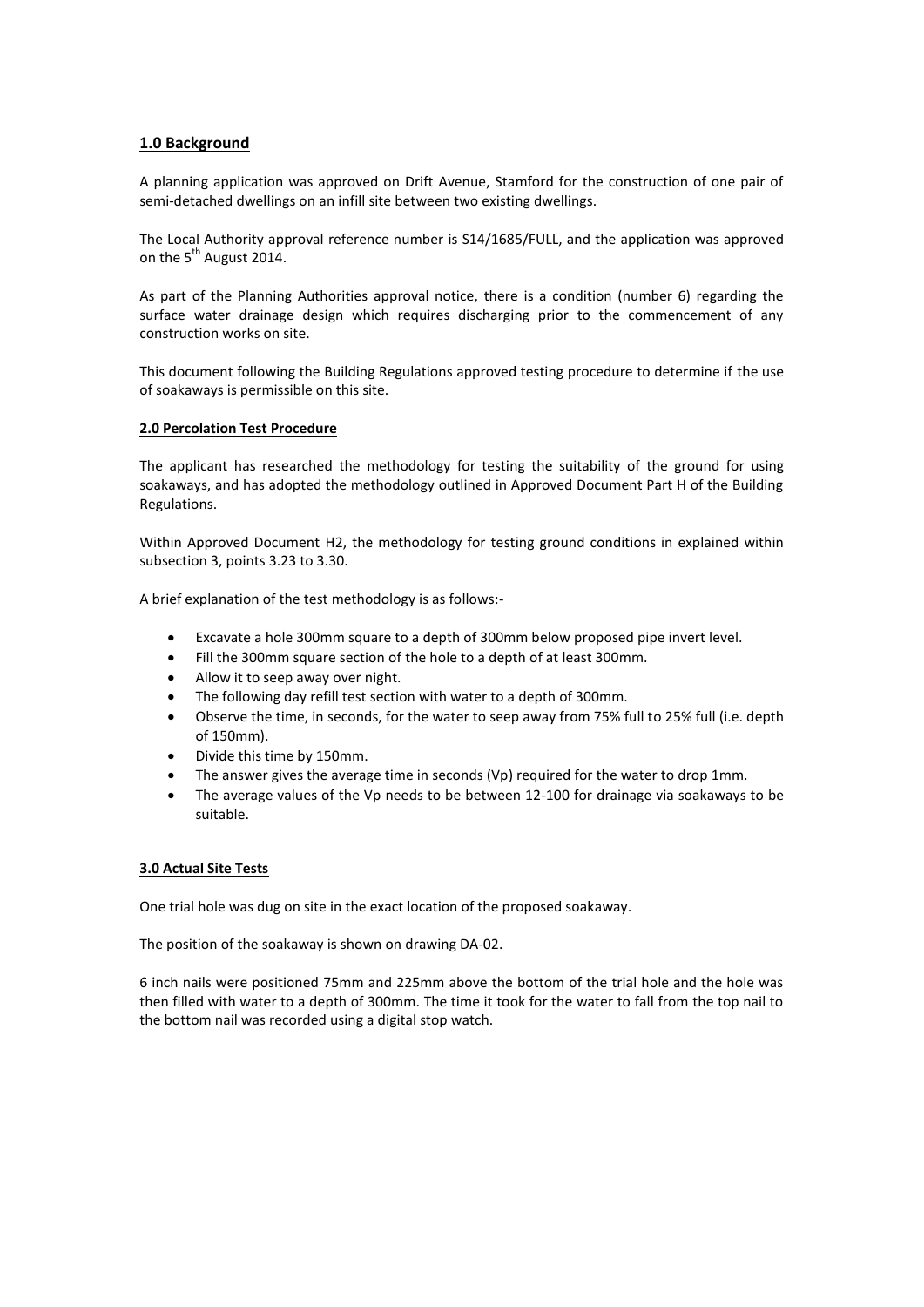# **4.0 Trial Hole Position**



Figure 1

Figure 1 indicates the trial hole dug on the  $7<sup>th</sup>$  September 2016 and filled with water prior to the test being undertaken.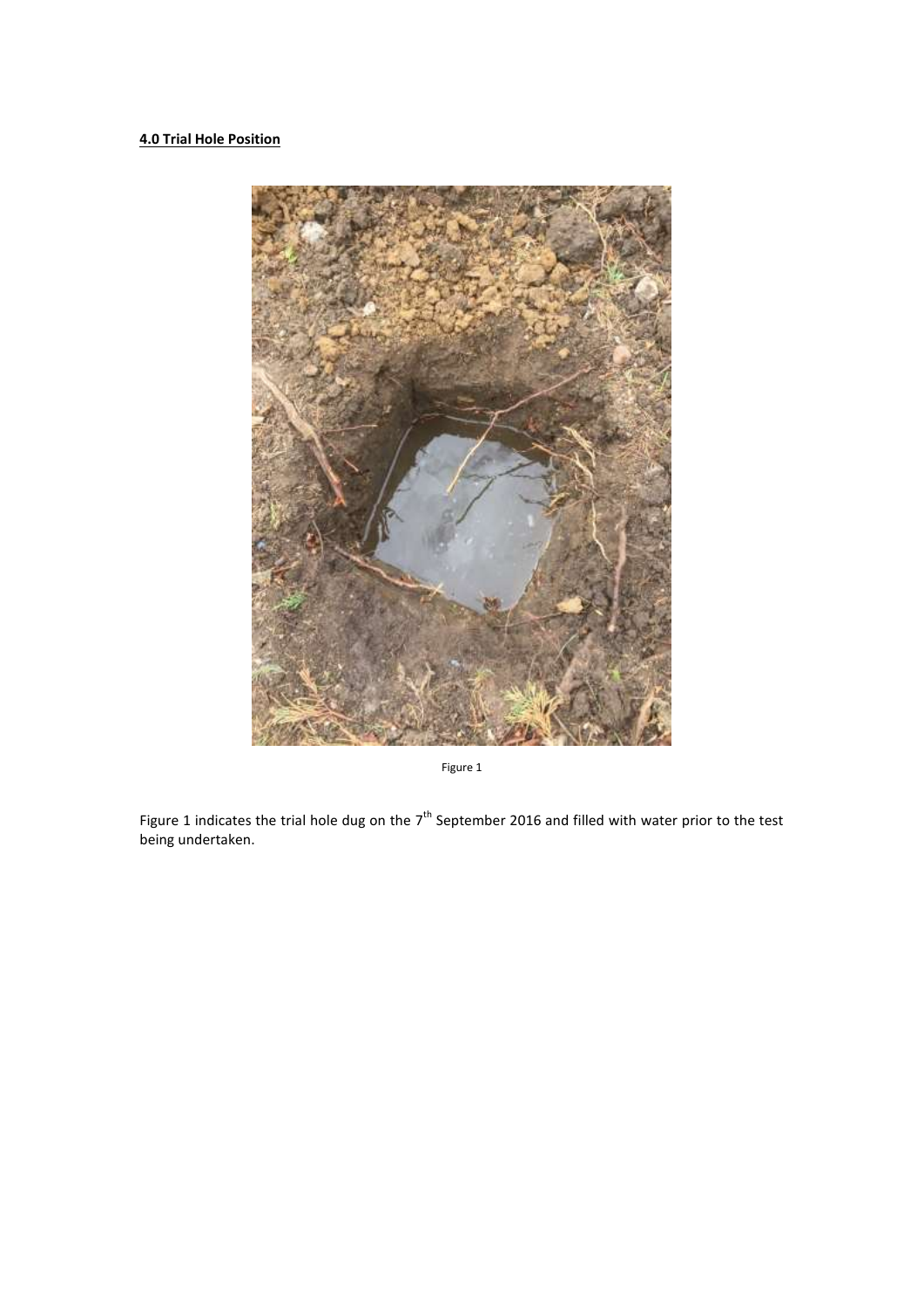

Figure 2

Figure 2 is a close up of the trial hole showing where steel markers have been positioned at the 75% and 25% positions respectively.



Figure 3